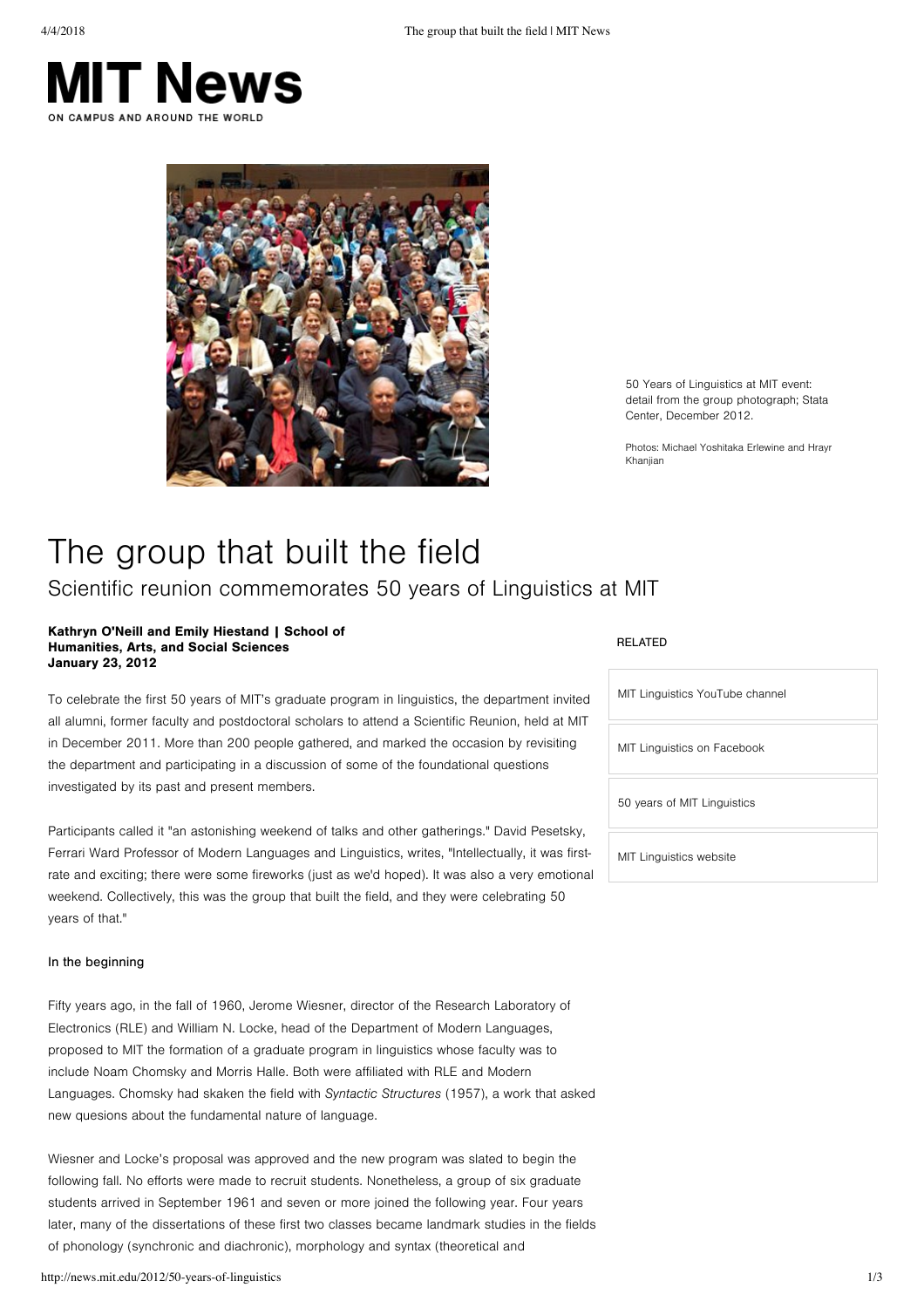computational), with semantics and phonetics added later. So have many of the 300-plus theses completed in the following 46 years of the program, and those of the students, and the students' students, of that first generation and following ones.

### Transforming the discipline

Originally focused on speech analysis and machine translation, the Institute's linguistics scholars went on to seed a major transformation of linguistics as a discipline.

"At that time, it was widely believed that once we had a structural description of every language, the field would be over. There would be nothing more to do," Chomsky recalled at the reunion. "The kinds of questions you're talking about today could not even have been formulated back in the 1950s."

While linguistics started as a research effort, within a few years The New York Times was reporting that MIT's graduate program was ranked first — "much to everyone's surprise," recalled Morris Halle, Institute Professor emeritus, who together with Chomsky led the section during its formative years.

Today, of course, it is no suprise. "Linguistics is one of the most distinguishing features of MIT," said Deborah Fitzgerald, Kenan Sahin Dean of the School of Humanities, Arts, and Social Sciences, who welcomed attendees to the event.

# International range and influence

Those who came  $-$  including all but one of the surviving members of the first PhD class  $-$  are a testament to the broad and lasting impact of the program. Alumni scholars arrived from all over the United States and from foreign countries, including England, Israel and Spain, to share personal recollections and to learn from the presentations. Topics over the three days ranged from the notion of derivations in linguistics to endangered languages, and from representations in phonology to evaluation metrics.

Alumni speakers included Professor John Goldsmith (1976) of the University of Chicago; Professor Ray Jackendoff (1969) of Tufts University; Professor Richard Kayne (1969) of New York University; Professor Danny Fox (1998) of MIT; Professor Colin Phillips (1996) of the University of Maryland; Bruce Hayes (1980) of the University of California, Los Angeles; Professor Janet B. Pierrehumbert (1980) of Northwestern University; Professor Emerita Lisa Selkirk (1972) of the University of Massachusetts; and Professor Paul Kiparsky (1965) of Stanford University — among many others.

After two days of talks, Saturday brought classmates, colleagues and friends together for dinner at the MIT Faculty Club, where they shared stories and reminiscences spanning the five decades. The event closed midday Sunday with a talk by Halle, who traced the history of the department and, through it, the field.

## Two questions for MIT Linguistics alumni

For the reunion, the department invited answers to the following two questions from alumni:

- 1. What was the broad question that you most wanted to get an answer to during your time in the program?
- 2. What is the current status of this question? Has it been answered? Did it turn out to be an ill-conceived question? If it's a meaningful question as yet unanswered, please tell us what you think the path to an answer might be, or what obstacles make it a hard question.

# Read selected responses from the alumni.